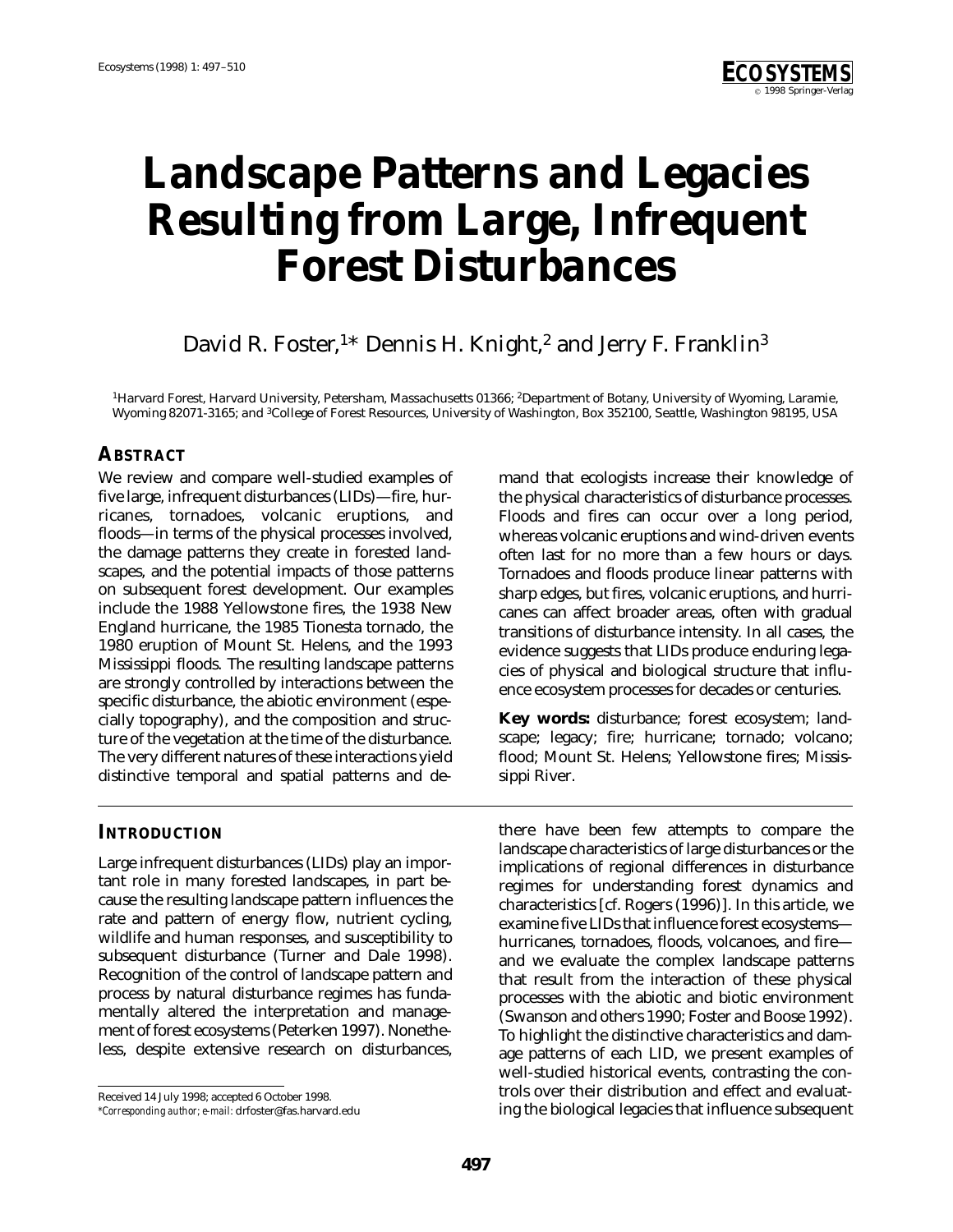ecosystem process. By legacies, we mean physical structures (for example, sediment layers, windthrow mounds, and lava flows) and biotic remnants (for example, seeds, rhizomes, and coarse woody debris) that persist after disturbance. We argue that the specific landscape patterns and legacies of disturbance are critical to understanding the contrasting characteristics of ecosystem recovery from different types of disturbance. Furthermore, a long-term pattern of LID events comprises characteristic disturbance regimes that exert an enduring influence on the landscape-level arrangement of vegetation and ecosystem process [cf. Franklin and Halpern (1989)].

#### **HURRICANES**

Hurricanes (known as typhoons in the western Pacific region) develop in tropical oceanic regions where warm surface water temperatures (26°C or warmer) and an atmosphere conducive to the development of cloud towers coincide with an external starting mechanism (Foster and Boose 1994). In the northern hemisphere, hurricanes often follow a parabolic path, drifting westward and poleward with the tropical trade winds and then recurving eastward with the prevailing westerlies at higher latitudes (Dunn and Miller 1964; Simpson and Riehl 1981). Hurricane season extends from June to November, with storms most common in September, when ocean temperatures are warmest. In Eastern North America, hurricane frequency and importance decrease with latitude and from coastal areas inland.

A mature hurricane is a revolving vortex (counterclockwise in the Northern Hemisphere) that extends upward 7–8 km and to a radius of 1000 km. The central eye is characterized by low pressure and low wind speeds, and is surrounded at a radius of approximately 30 km by the eyewall, an area of intense convection where the highest wind speeds and precipitation occur (Foster and Boose 1994). Beyond the eyewall wind speeds and precipitation normally decline exponentially, such that severe wind damage seldom extends beyond 100 km (Frank 1977; Anthes 1982). Hurricanes weaken upon landfall due to increased surface friction and removal of the energy source of warm, moist sea air. However, tropical storms may regain their intensity if they move back out to sea, though colder oceans diminish their power.

The patterns of damage caused by hurricane winds on forested landscapes are complex and may appear from field observations to be random and indecipherable (Webb 1958). However, studies of the interaction of meteorological, physiographic,

and biotic factors provide insights on the important controlling processes (Smith 1946; Foster and Boose 1992; Boose and others 1994). Regional scale (about 100–500 km) patterns of forest damage are controlled by (a) wind gradients resulting from hurricane size, intensity, and storm track; (b) large topographic features such as coastlines and mountain ranges that weaken storms; and (c) regional variation in vegetation. Landscape-scale (about 10 km) patterns of forest damage are controlled by interactions among (a) gradients of wind velocity and direction and finer-scale meteorological phenomena such as gusts, downbursts, and tornadoes; (b) topographic exposure; and (c) differential stand susceptibility to wind as determined by composition, structure, site conditions, and stand history. As a consequence of such interactions, the potential range in patterns of damage and resulting landscape structure is enormous. The impact is also highly dependent on the history of natural disturbance and human activity (Foster and others 1999).

Hurricane impact across a gradient of spatial scales is illustrated by the 1938 hurricane, one of the most catastrophic windstorms in US history. At a regional scale, the storm created a pattern of variable damage across a swath 100 km wide and nearly 300 km long that extended from Long Island northward into northern Vermont (Figure 1) (Smith 1946; Foster 1988a). Damage was concentrated to the right side of the storm track, where the forward movement of the storm (greater than 50 kph) coincided with the rotational velocity, and damage was influenced by regional variation in forest type and extent (Foster 1988b). At a landscape scale, vegetation height and composition, controlled in large part by prior land use, interacted with wind exposure determined by slope, aspect, and landscape position to produce a patchy damage pattern characterized by a highly irregular border (Foster and Boose 1992). At the stand scale, uprooting was a predominant mode of windthrow, with the intensity of damage strongly correlated with tree height and species (Foster 1988a). Conifers were much more susceptible than hardwoods. The resulting pattern was highly variable at all scales, with small individual and multiple tree gaps and branch breakage occurring along with extensive windthrow over large areas [cf. Naka (1982)].

Hurricanes produce many important and longlasting legacies, including a patchwork of forest age and height structure, uproot mounds and downed boles, standing broken snags, and leaning and damaged trees (Foster 1988a). The survival, releafing, and sprouting of windthrown and damaged trees may provide important biotic control on subsequent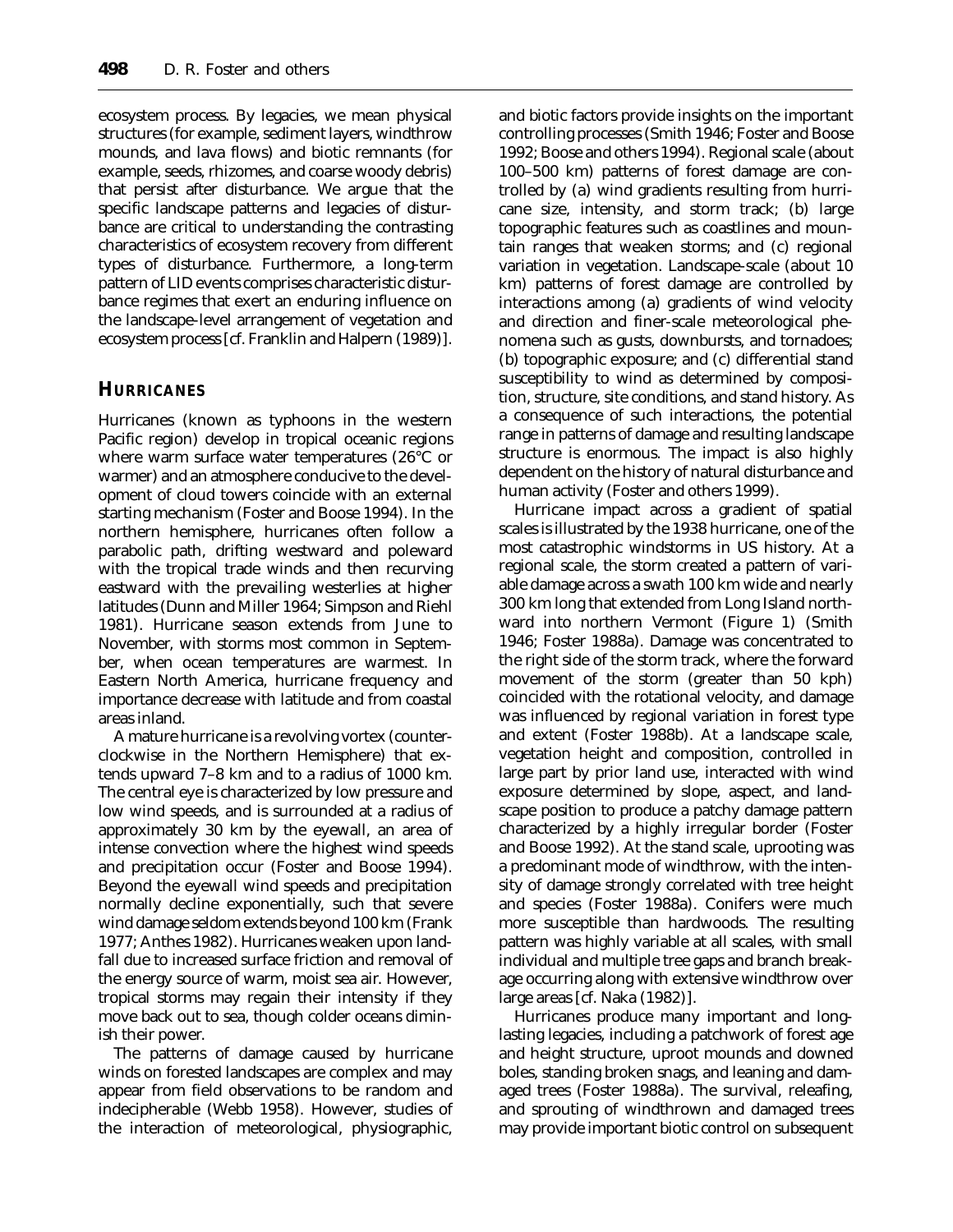

Figure 1. Landscape and regional scale patterns of forest disturbance resulting from five contrasting large infrequent disturbances: the 1938 Hurricane in New England, the Yellowstone fires of 1988, the eruption of Mount St. Helens in 1980; the tornado at the Tionesta Scenic Area in Pennsylvania, and floods in the Mississippi River in 1993. The areas of greatest disturbance are shown in black. Lesser disturbance is shown in grey.

ecosystem development (Foster and others 1997; Scatena and others 1997; Zimmerman and others 1997). Also, increased loadings of fine woody debris and leaves may increase the probability of fire and multiple LIDs in the same area (Patterson and Foster 1990; Lynch 1991; Paine and others 1998). Floods and landslides resulting from the intense and extended precipitation that may accompany hurricanes can have additional profound effects on ecosystem processes and trophic structure (Scatena and Larson 1991; Covich and others 1997). The soil legacies created through tree uprooting and landslides triggered by windthrow and intense precipitation are an inherent part of soil dynamics and landscape pattern in many landscapes (Stephens 1956), and exert a strong, though fine-scaled, control over patterns of regeneration and variation in biogeochemical processes (Bowden and others 1993; Carlton and Bazzaz 1998).

The meteorological and oceanic controls over tropical storm frequency and intensity interact with coastline geography to produce strong variation in hurricane disturbance regimes along coastal regions of the Atlantic and Pacific, including striking differences among relatively adjacent locations. In the Caribbean, some locations experience intense and slow-moving storms with such frequency that hurricanes may be considered essentially a chronic disturbance and the vegetation is continually recovering from windthrow (Lugo and Scatena 1989), whereas in northern latitudes powerful storms may occur at century or longer intervals. In many hurricaneprone areas, the long-term consistency in storm movement and the direction of intense winds may interact with topography to produce persistent landscape-level patterns of vegetation (structure and composition) and legacies of hurricane disturbance (Foster and Boose 1994).

#### **TORNADOES**

Tornadoes are among the most violent and unpredictable of meteorological phenomena and, as shortlived, relatively small, and complex storms, they are difficult to study directly, impact limited areas, and have a very long return interval (Fujita 1971; Peterson and Pickett 1991). A tornado is a relatively orderly, though violently rotating, column of air in which the azimuthal velocity drops off rapidly with distance from the center of the vortex. At ground level, the air converges rapidly into the funnel, often creating a convergent pattern of damage and giving the wind tremendous lifting and moving capability. Tornado winds greatly surpass hurricane winds in intensity, reaching an estimated maximum exceeding 400 kph [F5 on the Fujita scale (Fujita 1987)].

Tornadoes develop under three meteorological conditions that control their geographical, seasonal, and diurnal distribution. The largest and most damaging tornadoes, and the most extensive clusters of tornadoes, are spawned in long-lived supercell thunderstorms. Isolated tornadoes may also develop in ordinary thunderstorms, and small clusters of tornadoes are frequently produced in the right-front quadrant of hurricanes following landfall (Bluestein 1996). Supercell thunderstorms are highly organized meteorological systems with an intense, rotating updraft that can produce a series of mesocyclones, each of which is capable of generating a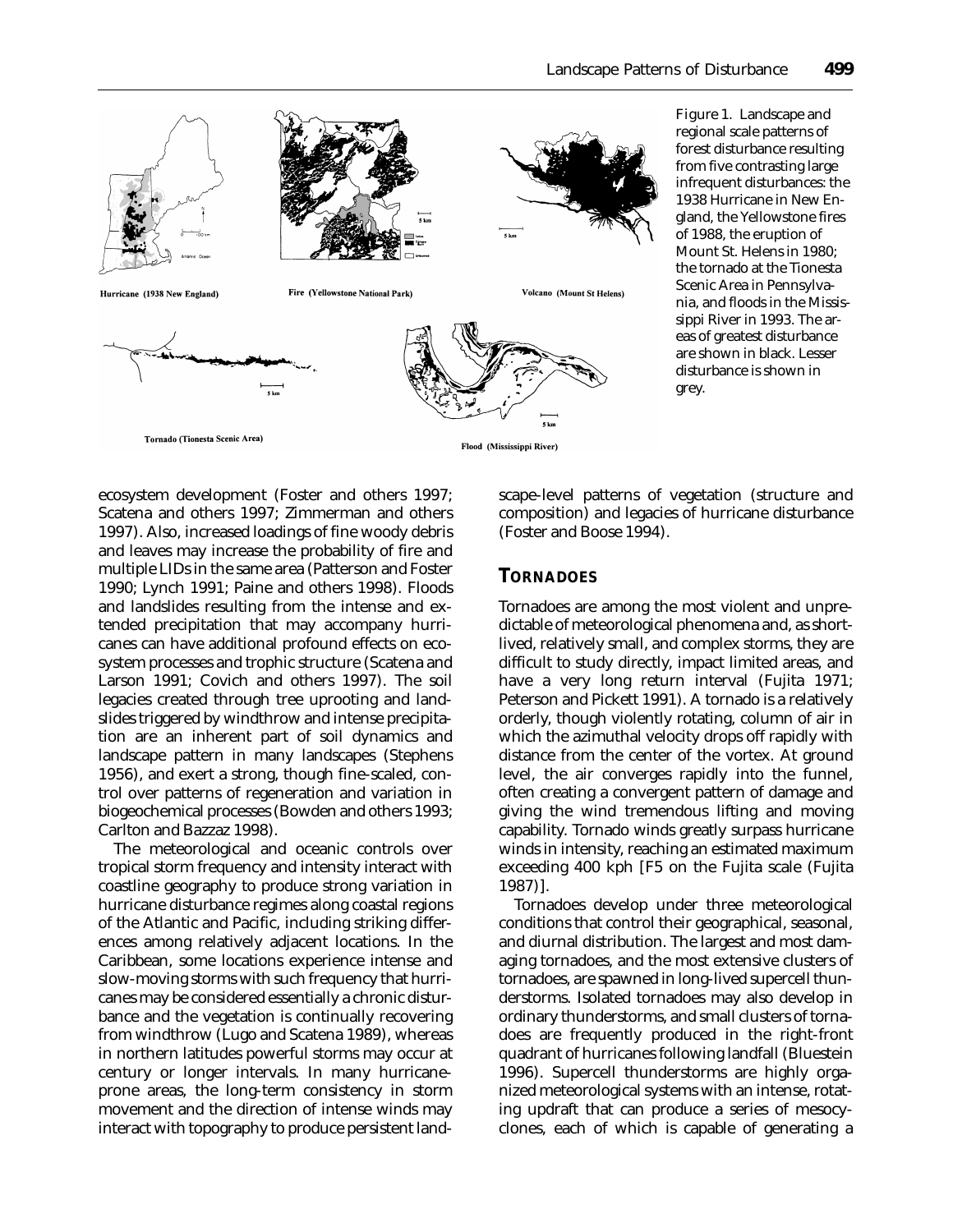tornado that may develop through a five-phase cycle: (a) *dust-whirl stage,* when dust movement indicates cyclonic circulation from the cloud to the surface; (b) *organizing stage,* as condensation from lowered air pressure fills the expanding funnel; (c) *mature stage,* when the funnel reaches peak size and intensity and a near vertical orientation; (d) *shrinking phase,* when the funnel decreases in diameter and begins to tilt; and (e) *decaying stage,* when the vortex shrinks and becomes ropelike. Due to their association with supercell thunderstorms and formation at the boundary between relatively moist maritime and dry warm continental air masses, tornadoes are most common in spring in late afternoon and are concentrated in interior continental regions, decreasing toward the coasts (Fujita 1987).

Tornado funnels move with the associated weather system, which in North America is predominantly to the northeast (59%) and east (19%). Violent storms (F5) have an even greater tendency (72%) to follow a northeasterly direction (Fujita 1987). Tornadoes are extremely variable in intensity, path length, width, and continuity. Fujita (1987) has documented a very strong positive relationship between the path length or area impacted and wind speed, with F0 (65–115 kph) storms having a mean path length of 1.9 km compared with 60 km for F5 storms (350–510 kph). Funnel movement and storm characteristics such as intensity and width depend on atmospheric and meteorological conditions. Thus, in contrast to hurricanes, tornado impact is not strongly related to physiography or vegetation (Grazulis 1993). Due to this extreme variability in individual storms, the potential for multiple touchdowns, and the high frequency of multiple storms in clusters, tornadoes can create complex damage patterns. The great range in storm intensity leads both tornadoes and hurricanes to create gradients of damage ranging from branch break and single tree gaps to extensive areas of complete blowdown. Unlike hurricanes, tornadoes are not generally accompanied by extensive rainfall or flooding and, due to the extremely long return interval to any particular location, the concept of disturbance regime is much less useful.

Tornadoes are often associated with, and confused with, downbursts and microbursts, which can generate very similar patterns of landscape damage (Fujita 1971; Grazulis 1993). Downbursts are strong downdrafts of air from a thunderstorm or large cumulus cloud that generate an outflow of wind that travels in straight or curved lines outward from the point of ground initiation, in contrast to the often convergent pattern of tornado winds (Grazulis 1993). Downbursts exhibit an extreme range in size

from less than 50 m to greater than 10 km in width (microbursts, less than 4 km in width; macrobursts, more than 4 km in width). Downbursts caused extensive damage to old-growth forests along Flambeau River in Wisconsin (Dunn and others 1983) and in the Five Ponds Wilderness Area of the Adirondacks in New York. At Five Ponds, the damage extended across an area exceeding 20,000 ha and included widespread blowdown in the typical straight-line downburst pattern [cf. Grazulis (1993)].

The tornado "outbreak" of May 31, 1985, that impacted Pennsylvania, Ohio, New York, and Ontario illustrates the landscape pattern and ecological impact of severe tornadoes (Peterson and Pickett 1995). The outbreak was the worst in the history of the region and was comprised of 41 separate tornadoes, including eight of category F4 and F5 that killed 42 people and injured 1047 (Grazulis 1993). Impact was concentrated between Lake Ontario and Lake Huron, with tracks oriented eastward and northeastward (Figure 1). More than 800 km of tornado damage was mapped, with an average path width of 500 m and range from less than 200 m to more than 2750 m. The F4 tornado at the Tionesta Scenic Area had a path length of more than 19 km and width exceeding 1 km, and it blew down substantial areas of second-growth and old-growth forest. The damage pattern within the old-growth area was remarkable for the sharpness of the edge between intact forest and completely windthrown areas (D. Foster unpublished data; Peterson and Pickett 1995). Uprooted and broken trees were arranged in both convergent and divergent patterns with wide variation in orientation. The absence of physiographic or biotic control was indicated by damage across all slopes and aspects. Thus, with regard to the factors controlling landscape pattern, the sharpness and extent of the damage pattern, and the spatial orientation of the damage, these tornadoes were strikingly different from the 1938 hurricane. Notably, at a stand level the biological and physical legacies in intensively damaged areas were quite similar for both storms (Foster 1988a; Peterson and Pickett 1995).

Hurricanes, tornadoes, and downbursts represent extremes in the gradient of size and severity of wind damage. In many regions, however, other meteorological phenomena, including frontal storms, can approach such magnitudes (Swanson and others 1988). In addition, all storm types have a gradient of intensities and many individual storms vary greatly during the course of their evolution in terms of severity and spatial extent of damage. Most ecological studies emphasize broad-scale and catastrophic effects (Yih and others 1991). However, the major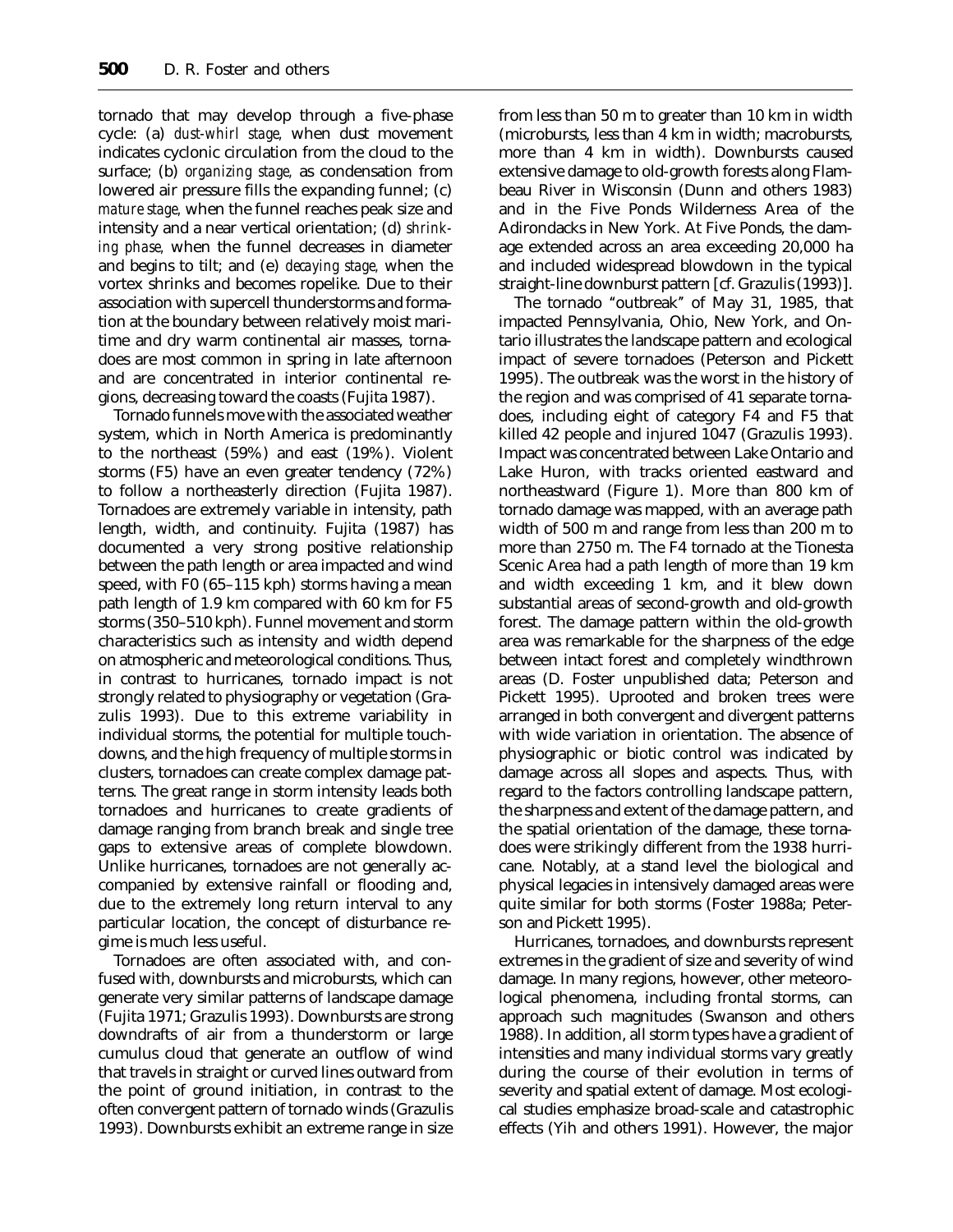role of tropical storms and tornadoes as lowintensity (for example, gap-forming) events is important, though often overlooked (Bormann and Likens 1979; Naka 1982; Shaw 1983).

## **FIRES**

Fires typically are caused by lightning and humans, and they generally burn less than a few hectares before they are extinguished because of rain, a fuel complex that is not sufficiently flammable, or suppression by human activities. However, during long periods of drought and strong winds, fires can burn out of control, sometimes for months and over millions of hectares. Therefore, like tornadoes, hurricanes, and floods, they are a climatically driven disturbance. In northern and montane conifer forests, large, infrequent fires account for less than 3% of all fires, but more than 95% of the land area burned (Agee 1993). Such fires are important (or were important before suppression) in the coniferous and mixed conifer–hardwood forests of northern Eurasia and northern and western areas of North America, leaving an irregular, long-lasting mosaic of burned and unburned vegetation (Knight 1987; Heinselman 1996). The return interval for large, infrequent forest fires varies from about 70 years to over 300 years (Hemstrom and Franklin 1982; Foster 1983; Whelan 1995). Forest structure may be abruptly changed by intense canopy fires, which burn leaves and small branches and which are accompanied by surface fires that consume forest floor and understory vegetation. Notably, most of the larger tree boles are not burned, even if killed, and they often remain standing for 10–50 years after a fire. Such snags and residual living and dead organic matter are enduring legacies of fire that are important for wildlife habitat, nutrient dynamics, ecosystem function, and forest recovery (Harmon and others 1986).

The spread of fire across a landscape involves the drying of fuels and the production of gases (pyrolysis) that are ignited and burned in visible flames, a process known as *flaming combustion* (Johnson 1992; Agee 1993; Whelan 1995). The flaming front moves most rapidly (up to 10 kph) with strong winds because the flames are pushed closer to the unburned fuels ahead. After flaming combustion has ignited and burned most of the volatiles in the fuel base, the remaining carbon is subjected to *glowing combustion,* a process that is much slower, is not easily extinguished, and enables the fire to continue burning for several days or weeks, even in damp weather. As the hot air rises, cooler air is drawn into the base of the flames, providing oxygen. This

upward air movement, combined with the additional turbulence created by winds, often carries glowing embers to new points of ignition, a process known as *spotting.* Thus, although a fire starts at one place, it spreads by flaming combustion, glowing combustion, and spotting. Moreover, multiple ignitions are likely to occur when climatic conditions are favorable. If not extinguished, the spread of a single fire occurs at variable rates, often shifting directions as the prevailing winds change (Foster 1983). The pattern of a burned area will be more linear if there have been only a few ignition points and strong directional winds.

Because of the upward movement of hot air, flames burn uphill more readily than down. Therefore, leeward slopes often burn with less intensity, if they burn at all, illustrating one way that topography influences fire and the postfire landscape pattern that develops. Ridges can function as firebreaks, along with rivers, lakes, and areas of less fuel or less flammable fuels [for example, see Melanson and Butler (1984), Foster and King (1986), and Grimm (1984)]. The abundance of fuel may affect fire spread when conditions contributing to flammability are not extreme, but high-intensity firestorms (crown fires, or wildfires) will typically burn a larger portion of the landscape more evenly. For example, young as well as old forests burned during the 1988 ''firestorms'' in the Greater Yellowstone area, which occurred primarily during the drier, windier period of late summer. Even then, however, some tracts of forest were not burned, creating an irregular landscape mosaic (Figure 1) (Christensen and others 1989). As the intensity of a fire lessens during the evening when wind is low and humidity is high, on leeward slopes, or at the edge of a burn, the proportion of trees and other plants that are killed is reduced. Thus, the perimeter of fires typically has a diffuse border, where some of the trees are killed and some survive. Trees that survive but are damaged or scarred may be more susceptible to insects and fungi (Gara and others 1984), illustrating how fires can lead to secondary effects on vegetation dynamics. The complex of dead trees, organic matter, and surviving organisms, and the pattern of variable-sized patches of unburned vegetation and areas of different burn intensity, comprise the legacies of fire that are so important in diversifying forest landscapes (Heinselman 1973; Swanson 1981). Variation in fire size, intensity, type, and return frequencies as controlled by weather, vegetation, and the distribution of firebreaks produces characteristic fire regimes that vary on a broad scale. In turn, these contrasting regimes produce distinctive longterm patterns in forest age and height structure,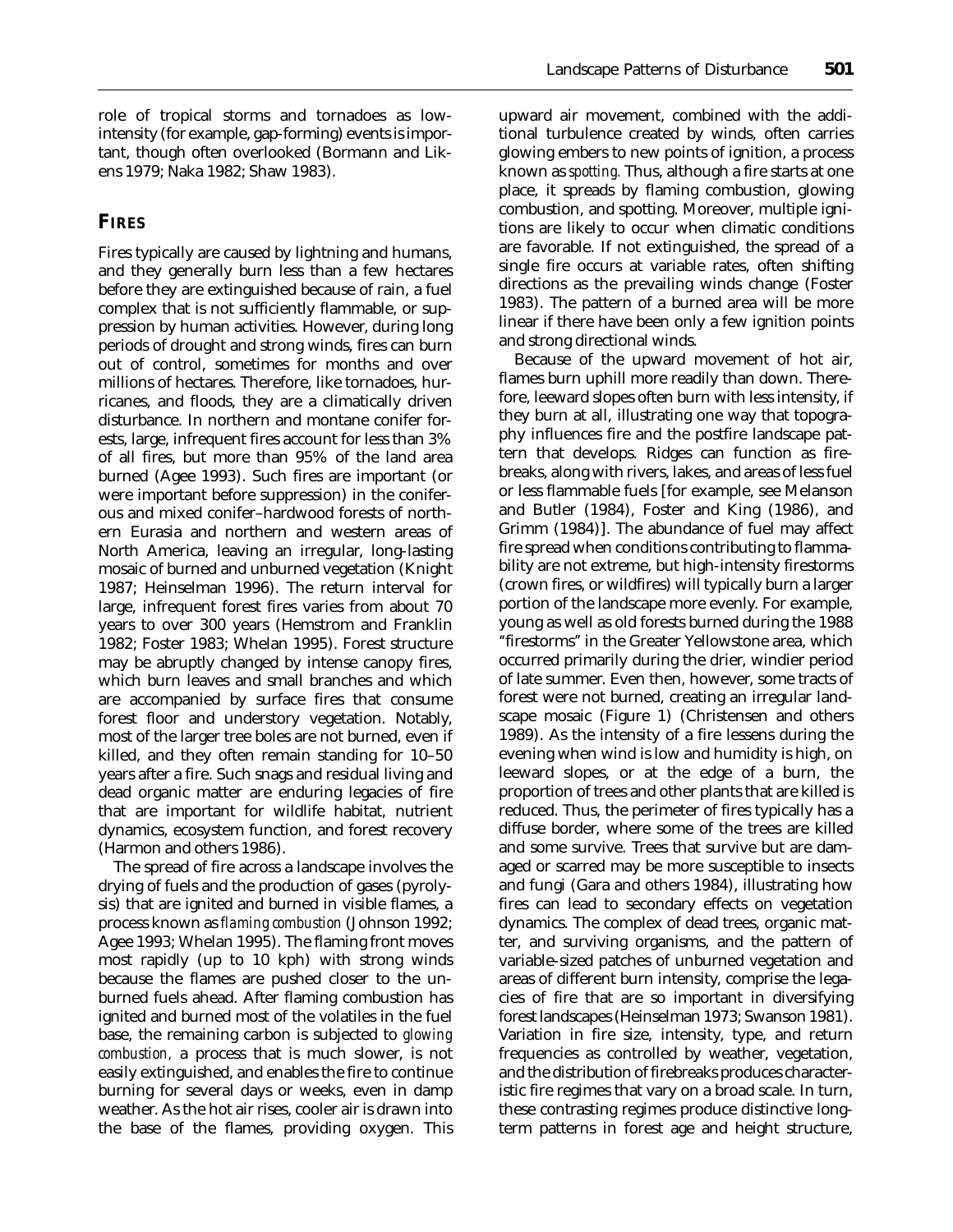composition and the distribution, and abundance of fire-generated legacies such as standing dead trees, coarse downed debris, and charcoal.

### **FLOODS**

Floods occur when the rate of water supply exceeds the capacity of stream-channel drainage. Such conditions develop during periods of heavy rains and rapid melting of snow and ice, making most floods a climatically driven phenomenon. Other floods occur when dams break, whether the dams are constructed by humans or were caused by ice jams, landslides, or beavers, or by tectonic and other geological processes, including volcanoes. In narrow, upper-watershed streams, floods can exert a pronounced geomorphic impact that may shape local landscapes, vegetation patterns, and ecosystem function for decades (Baker and others 1988). However, in large, lower-watershed rivers, the long history of regular flooding is indicated by the presence of geomorphically and vegetationally distinct floodplains, and floods play a fundamental role in the maintenance and function of the "riverfloodplain'' ecosystem (Bayley 1995; Sparks 1996; Bornette and Amoros 1997). Notably, aside from severe economic damage to buildings, roads, bridges, and cropland that were developed with inadequate regard to the inevitability of floods, the ecological damage of regular flooding may be minor. Floodplain plants and animals are well adapted to periodic inundation, and consequently riverine ecologists agree that most "flood pulses" should not be viewed as a disturbance (Bayley 1995). Indeed, many organisms in the river and on the floodplain depend on floods (for example, many species of fish for spawning and plants for continued establishment on deposits of nutrient-rich sediment). Typically, the mechanical force of floodwater is not adequate to increase plant mortality rates, especially when flooding occurs in spring before leafout of deciduous trees. Geomorphic processes such as oxbow formation, ice scouring, and bank erosion may cause the death of some trees and changes in the landscape mosaic, but vegetation structure and resource distribution are generally affected only over limited areas. Considering the range of benefits that floods can bring to river–floodplain ecosystems, the major disturbance to many river ecosystems is flood suppression (Williams and Wolman 1984; Bayley 1995).

Exceptional events such as the great floods of 1993 in the Mississippi River drainage system (primarily the lower Mississippi, Illinois, and Missouri Rivers) may create extensive, though highly variable, damage patterns (Figure 1). Tree mortality following the 1993 event was widespread, reaching 50%–90% in some areas. The primary cause of mortality was excessively long periods of inundation during the middle of the growing season that killed the roots of many species due to the development of anaerobic conditions. As noted by Sparks (1996), some mortality may result, paradoxically, from drought stress due to the inability of the depleted or damaged roots to replace the transpired water. Thus, a flood-caused disturbance can be highly selective, with severity related to flood duration, geomorphology, species composition, and species physiology (Sparks 1996). Slightly higher ground on the floodplain, such as that of older terraces, would have shorter periods of inundation, and thus it is not surprising that topography is often correlated with the mosaic of stands with high and low plant mortality (Sparks 1996). The constrained nature of river–floodplain ecosystems leads to smaller and more linear disturbed areas than following large fires and hurricanes. However, the kinds of floods that cause disturbances typically last for months, like large fires, rather than minutes or hours (as is the case with volcanic eruptions, tornadoes, and hurricanes).

#### **VOLCANIC ERUPTIONS**

Volcanic eruptions are usually complex events that span a wide gradient of intensity, size, and duration and involve the interactions of multiple disturbances, including explosive blasts, thermal and toxic chemical waves, landslides, glowing avalanche deposits, debris flows (lahars), lava flows, and airfalls of volcanic ejecta (tephra). Each disturbance type has unique attributes with regard to impact, spatial characteristics, interactions with existing landforms, and resultant landscape-level patterns. Interactions between these disturbance types are important in determining the nature of the postevent landscape. Geographically, volcanic activity is strongly controlled by tectonic processes such as occur along the Pacific Rim of western North America. Earthquakes, another consequence of the tetonic activity characteristic of this region, also produce widespread geomorphic changes that are critical to the understanding of forest growth and patterns (Veblen and others 1992).

Eruptive-related disturbances can be very large (for example, 1,000,000 km2 or more), particularly in the case of airfall depositions, although a scale of 10–1000 km2 is more common. Patterns are typically either isodiametric, where there is an epicenter for the disturbance, such as with an explosive blast, or linear to dendritic where a flow is involved, such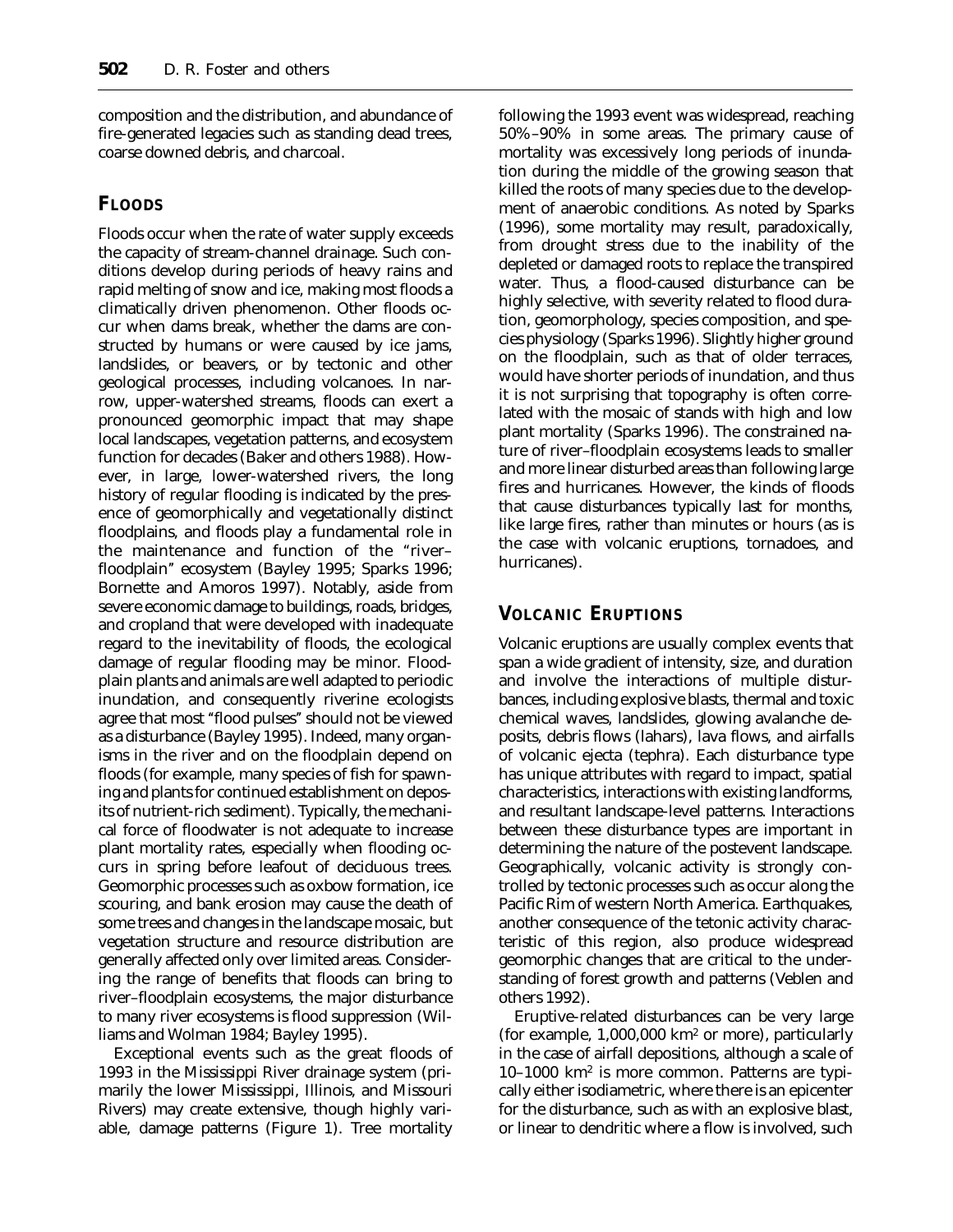as with a landslide or lava flow. Edge definition varies widely but is generally most abrupt with the most intense disturbances, such as glowing avalanches. Volcanic disturbances tend to be short term and high intensity, although debris flow and airfall deposition vary substantially in intensity and most exhibit severity gradients related primarily to distance from source. Volcanic disturbances interact with and are influenced by physiography and existing ecosystem conditions to varying degrees, and thus prediction of landscape patterns is moderate to high for volcanic disturbances (given a known point of origin and magnitude of the event). Flow-type disturbances are most predictable because of topographic controls on their direction and boundaries. Airfall depositions are least predictable because of their dependence upon wind speed and direction in the upper and lower atmosphere. A unique and important characteristic of volcanic eruptions is their lack of seasonality and predictability of return interval. Furthermore, seasonal timing of the eruptive event has a very profound effect on its impacts and the resulting postdisturbance landscape pattern.

The eruption cycle of Mount St. Helens that began on 18 May 1980 provides a well-studied example of at least seven volcanic disturbance types (Figure 1). Initiated with a series of small explosions and minor airfall deposition during early 1980, a landslide on 18 May unroofed the core of the volcano and led to a blast and thermal wave that created a roughly semicircular ''blast'' zone. Glowing avalanches subsequently occurred on the mountain itself, and debris flows occupied major drainages. Tephra fell on hundreds of thousands of square kilometers, but magma was extruded only within the exposed mountain crater. Thus, unlike the familiar tectonic processes in Hawaii, lava flow was insignificant. The blast zone was subjected to at least three different disturbances types—explosive blast, thermal wave, and tephra deposition—and some areas, such as drainages, were subjected to up to three other disturbance types—landslide, debris flow, and glowing avalanche deposit. Topography was an important factor influencing the distribution and intensity of gravity-based events, such as the landslide, mudflows, and glowing avalanches. Topography had less effect on the explosive blast, although mountaintops and ridges provided protection for some locations and influenced the patterns of tree blowdown.

Biological legacies were present throughout most of the blast zone despite the intensity and multiplicity of disturbance events (Franklin and others 1985). Surviving animals, perennating plant parts, and other belowground organisms varied widely in abundance after the eruption. None were associated with glowing avalanche deposits; few on the landslide deposits along the margins of the flow; moderate abundance associated with debris flows; and great abundance on the blast zone. Most surface waters within the blast zone also retained many fish, amphibians, and plankton. Death of organisms in the areas subjected only to tephra deposition was generally selective and left the structure and function of the affected ecosystems relatively intact.

The combined effects of predisturbance landscape patterns, multiple disturbances, physiography, and varying levels of biological legacies resulted in very complex spatial patterns within the blast zone. For example, rapid recovery of vegetation on recently clear-cut areas contrasts with slow recovery of areas occupied by virgin forests (Franklin and others 1985; Franklin and Halpern 1989). Similarly, organisms within persistent late-spring snowpacks were protected from the blast and development of a hard tephra crust. Overall, the presence of residual organisms ensured that recovery within the large blast zone developed from many well-distributed foci rather than through recolonization from the margin. The importance of the seasonal timing of the Mount St. Helens event is clear. A comparable eruption during midwinter with a deeper, more widespread snowpack would have greatly extended mudflows and would have provided a protective cover for more of the blast zone, whereas a similar event during the late summer would have had reduced mudflows and snowbank refuges. Significantly different posteruptive landscapes would result, depending on the season of eruption.

## **COMPARISON OF LIDS IN FOREST LANDSCAPES**

The complexity of disturbance patterns resulting from LIDs has led to their characterization as random, chaotic, and uninterpretable (Shaw 1983). However, an understanding of their interactions with the physical structure and biological characteristics of the landscape greatly enhances our ability to interpret and characterize the patterns of disturbance, to reconstruct their occurrence, and to predict their distribution in time and space (Fujita 1987; Arno and others 1993; Boose and others 1994). Notably, this approach has led to the recognition that variation in the landscape-level distribution of disturbance type and intensity helps to explain spatial patterns of ecosystem structure and function (Foster 1983; Grimm 1984; Lugo and Scatena 1989; Motzkin and others 1996). Over long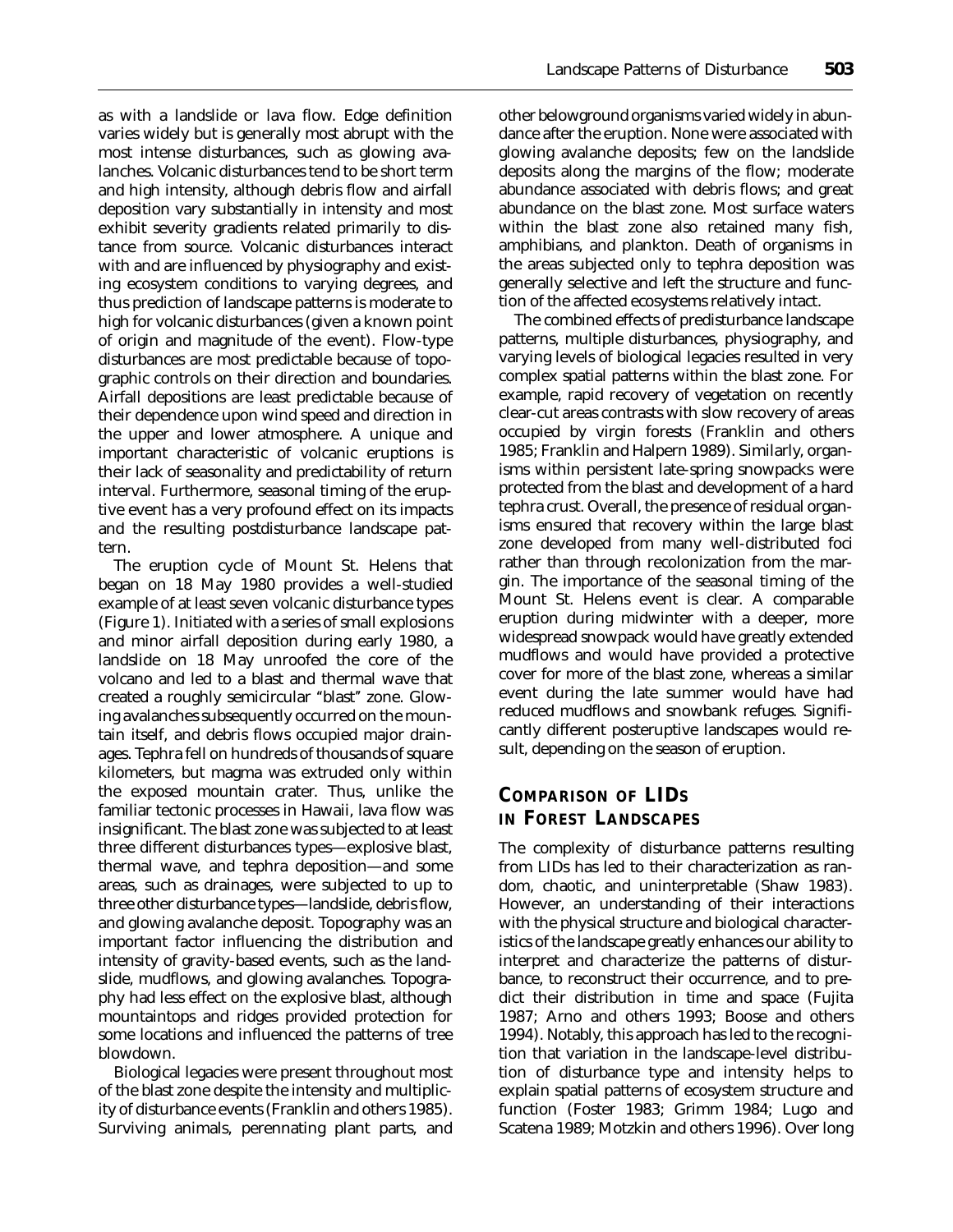| <b>LID Characteristic</b>      | <b>Volcanic</b><br><b>Eruptions</b> | <b>Tornadoes</b> | <b>Forest</b><br><b>Fires</b> | <b>Hurricanes</b> | <b>Rivervine</b><br>Floods |
|--------------------------------|-------------------------------------|------------------|-------------------------------|-------------------|----------------------------|
| Duration of event              | <b>Hours</b>                        | <b>Minutes</b>   | Weeks/months                  | <b>Hours</b>      | Weeks/months               |
| Return interval (years)        | 100-1000                            | 100-300          | 75-500                        | 60-200            | $50 - 100$                 |
| Size of event $(km^2)$         | $5 - 100$                           | $5 - 100$        | 50-20,000                     | 50-100,000        | 50-50,000                  |
| Geographic location            | Volcanic mts                        | Inland           | Inland                        | Warm coasts       | Riparian                   |
| Spatial predictability         | High                                | Low              | Moderate                      | Moderate          | High                       |
| <b>Temporal predictability</b> | Moderate                            | Low              | Moderate                      | Moderate          | Moderate                   |
| Energy point source or flow    | Variable                            | Flow             | Flow                          | Flow              | Flow                       |
| Multiple initiations           | N <sub>o</sub>                      | Yes              | Yes                           | N <sub>o</sub>    | Yes                        |
| Cause of disturbance           |                                     |                  |                               |                   |                            |
| <b>Burning</b>                 | Localized                           | N <sub>o</sub>   | <b>Extensive</b>              | N <sub>o</sub>    | N <sub>o</sub>             |
| <b>Intense heat</b>            | <b>Extensive</b>                    | N <sub>0</sub>   | <b>Extensive</b>              | N <sub>0</sub>    | N <sub>o</sub>             |
| Inundation (flooding)          | Localized                           | no               | N <sub>o</sub>                | Localized         | <b>Extensive</b>           |
| Strong wind                    | N <sub>o</sub>                      | Yes              | Periodic                      | Yes               | N <sub>o</sub>             |
| Landslides                     | Localized                           | N <sub>o</sub>   | Localized                     | Localized         | <b>Bank</b> erosion        |
| <b>Explosive blast</b>         | Extensive                           | No               | N <sub>o</sub>                | N <sub>0</sub>    | No                         |
| Glowing avalanche              | Localized                           | No               | N <sub>o</sub>                | N <sub>o</sub>    | N <sub>o</sub>             |
| Debris flow                    | Localized                           | N <sub>o</sub>   | N <sub>o</sub>                | N <sub>0</sub>    | Periodic                   |
| Lava flow                      | Extensive                           | N <sub>o</sub>   | N <sub>o</sub>                | N <sub>0</sub>    | N <sub>0</sub>             |
| <b>Toxic chemicals</b>         | Extensive                           | N <sub>0</sub>   | N <sub>o</sub>                | N <sub>o</sub>    | N <sub>0</sub>             |
| Airfall deposition             | Variable                            | N <sub>o</sub>   | No                            | N <sub>0</sub>    | N <sub>0</sub>             |
| Variables affecting severity   |                                     |                  |                               |                   |                            |
| Distance from energy source    | Yes                                 | Yes              | Yes                           | Yes               | Yes                        |
| Climatic factors               | N <sub>0</sub>                      | Yes              | <b>Yes</b>                    | <b>Yes</b>        | <b>Yes</b>                 |
| Season                         | Yes                                 | Yes              | Yes                           | <b>Yes</b>        | Yes                        |
| Topographic factors            | Yes                                 | N <sub>o</sub>   | Yes                           | <b>Yes</b>        | Yes                        |
| Vegetation structure           | <b>Yes</b>                          | N <sub>0</sub>   | Yes                           | <b>Yes</b>        | Yes                        |

**Table 1.** General Characteristics of the Large Infrequent Disturbances (LIDs) Discussed in This Paper

periods, the established disturbance regime of LIDs in a region may be instrumental in determining the landscape patterns of forest stands and processes that characterize a regime. Thus, an understanding of specific disturbance events and the legacies that they create, coupled with information on the characteristic distribution of these events in time and space, is critical in the interpretation of forest landscape patterns (Table 1).

The physical characteristics of a disturbance type and the nature of an individual event clearly establish the initial limits set on the spatial extent, pattern, and temporal distribution of damage. Important attributes include the climatic and meteorological constraints on the process, the extent and manner in which damage is controlled by predisturbance vegetation and physiography, and variation in the duration, intensity, and types of disturbance effects. The geographical distribution of the LIDs that we have discussed is largely determined by their controlling meteorological drivers, for example, supercell thunderstorms for tornadoes, warm oceans and cloud towers for hurricanes, drought and lightning

for natural fires, and extreme precipitation and runoff for floods. In turn, these connections between many LIDs and broad-scale weather patterns may impose constraints on subsequent landscape patterns. Thus, tornadoes move with thunderstorms in prevailing frontal systems and tend to form west-to-east damage tracks in North America (Fujita 1987). Atlantic hurricanes have a northwesterly movement that combines with their dependence on warm surface water and counterclockwise rotation to produce a decreasing gradient of damage inland from the eastern US coast and generate strongest winds from the right-hand (easterly) side of the storm (Foster and Boose 1992). Even on relatively small islands such as Puerto Rico, this northwesterly tracking and the decline in wind intensity over land has led to historical gradients of hurricane impacts that control canopy structure and forest composition (Scatena and Larsen 1991; Boose and others 1994). Of the LIDs reviewed, only volcanoes are independent of climate, although their patterns of impact and vegetation recovery may be quite sensitive to seasonal timing.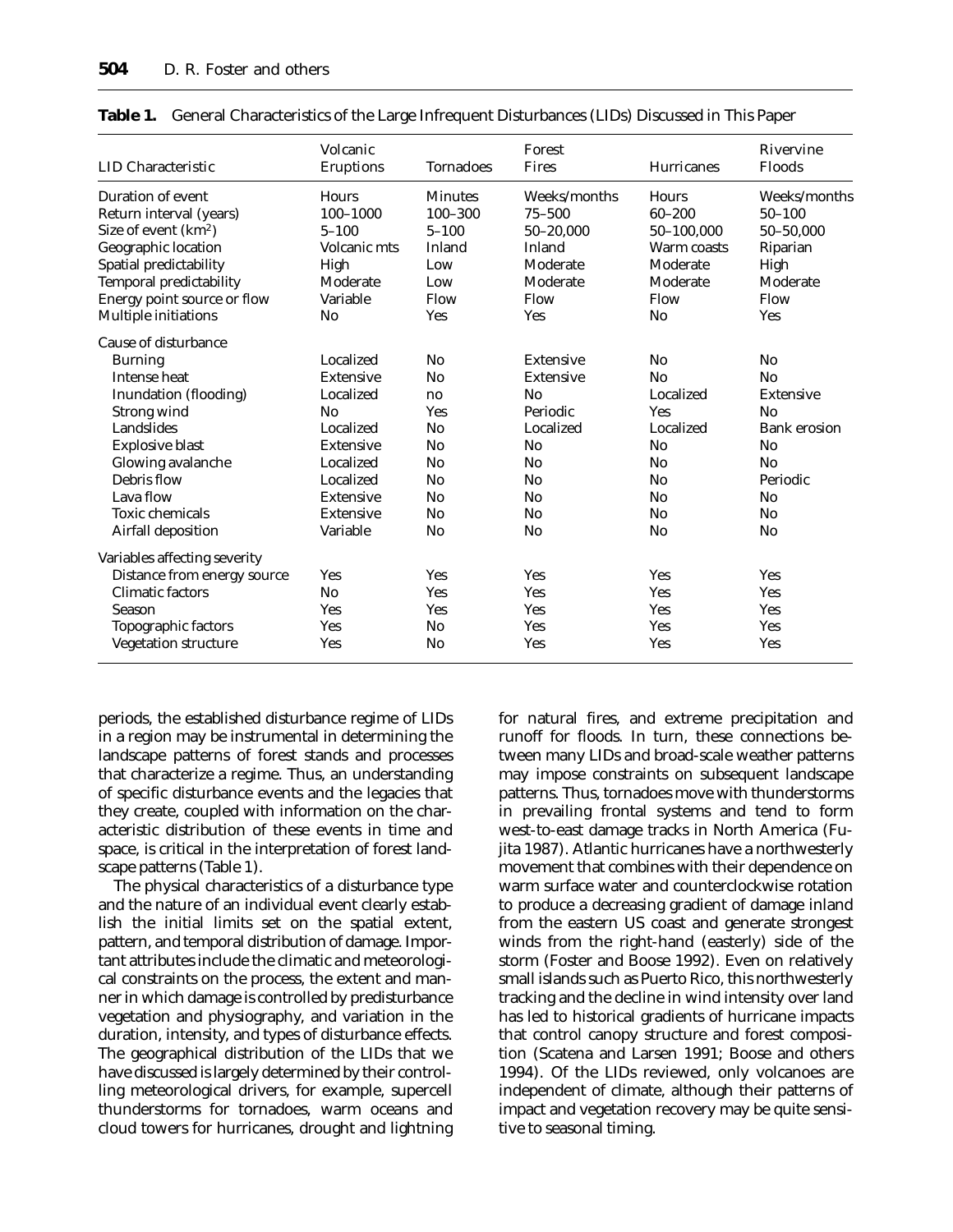Climatic control also constrains the seasonal occurrences of many disturbances, for example, hurricanes to August to November, tornadoes to July and August, floods to the season of precipitation or snowmelt, and fires to periods of low fuel moisture. Seasonal timing, in turn, controls the potential range of impact. For example, hurricanes and tornadoes generally occur during the growing season when the presence of leaves makes trees more susceptible to blowdown. However, the occasional late-season storms that occur after leaf fall in temperate areas exert quite distinctive effects, including differential damage to evergreens and a lack of major organic and nutrient inputs from massive leaf fall. Other interesting interactions occur between the seasonal timing of an LID and the physiological state of the vegetation or seasonal nature of the landscape. Volcanic impact may be strongly influenced by the presence and distribution of a snowpack, flooding by the physiological condition of the inundated trees, and fire by the microclimate and fuel-moisture conditions controlling seasonal leafout. Such seasonal effects can result in contrasting impacts and patterns of ecosystem dynamics following similar disturbances. Climatic control over disturbance regimes and subsequent ecosystem response yields strong variability in disturbance frequency and long-term patterns of ecosystem processes through cyclical and longer-term meteorological changes. Thus, Atlantic hurricane frequency has undergone multidecadal cycles associated with changes in weather on and adjacent to Africa, and a recent increase in Pacific tropical storms has been linked to ENSO activity and warming of near coastal waters. Over longer periods, natural or humangenerated changes in climate will certainly drive major changes in fire, hurricanes, and tornadoes. Due to the longevity of trees and the persistent legacies of disturbance in a landscape relative to the rate of climate change, it is likely that many landscape patterns of forest conditions and structures in a landscape have arisen as a consequence of a disturbance regime that differs from that prevailing today.

LIDs vary considerably in the nature and extent of interaction with physiography and vegetation. In turn, the degree of interaction exerts a strong influence over the predictability of the resulting damage patterns and the extent to which long-term patterns in landscape-level vegetation emerge as a consequence of LIDs. Tornadoes are unique in the near absence of topographic control, as they may impact all slopes and aspects in their erratic path. In contrast, the broad landscape-level patterns of hurricane impact appear to be explained by relatively

simple exposure relationships between slope, aspect, and wind direction (Foster and Boose 1992; Boose and others 1994), and flood duration is directly related to elevation and drainage position (Sparks 1996). Topography and landform (for example, lake and wetland) distribution control the movement, intensity, and landscape pattern of fire (Heinselman 1996). Complexity emerges, however, in the case of multiple disturbance types associated with an LID, for example, gusts, tornadoes, or downbursts that may accompany a hurricane, or major shifts that occur in wind direction during a fire. Similarly, volcanic activity produces explosive blasts, thermal waves, and landslides that may be very sensitive to site exposure, whereas tephra deposition is independent of physiography.

Predisturbance vegetation may influence the behavior of a disturbance, such as fire, and with little exception influences the severity and type of damage. In particular, because of the ''top heavy'' nature of trees, and the lateral loading pressure generated by many LIDs, there is a tendency for damage to increase with tree age and height (Foster 1988b). Fire probability often increases with stand age due to the general increase in fuel (Clark 1989; Heinselman 1973), but individual tree suceptibility to damage or mortality from fire often declines with tree size due to increasing bark thickness and a separation of foliage from the ground, which reduces the likelihood of crown fires. Specific damage patterns following fire are determined by structural characteristics of the trees and vegetation and may vary widely within and between regions and forest types (Heinselman 1996).

LIDs differ in duration, ranging from minutes to hours for tornadoes, hurricanes, and (some) volcanic eruptions, to months or even longer for some floods, fires, and volcanic lava flows (Figure 2). The long duration of some fires enables fire changes in intensity and direction. Wind shifts may cause complex fire patterns that do not follow topography, as a leeward slope on one day becomes a windward slope on the next. In contrast, brief fires driven by one wind direction may generate narrow, linear patterns. Flood duration often is correlated with severity, as the primary cause of mortality is the extended lack of oxygen caused by long-lasting floodwaters. Tornadoes, fires, and floods commonly have multiple initiations with numerous events occurring simultaneously in relatively small areas under favorable climatic conditions. Moreover, the landscape patchiness that develops among tornadoes and fires is due, in part, to their tendency to jump from place to place, by funnel skipping and spotting, respectively.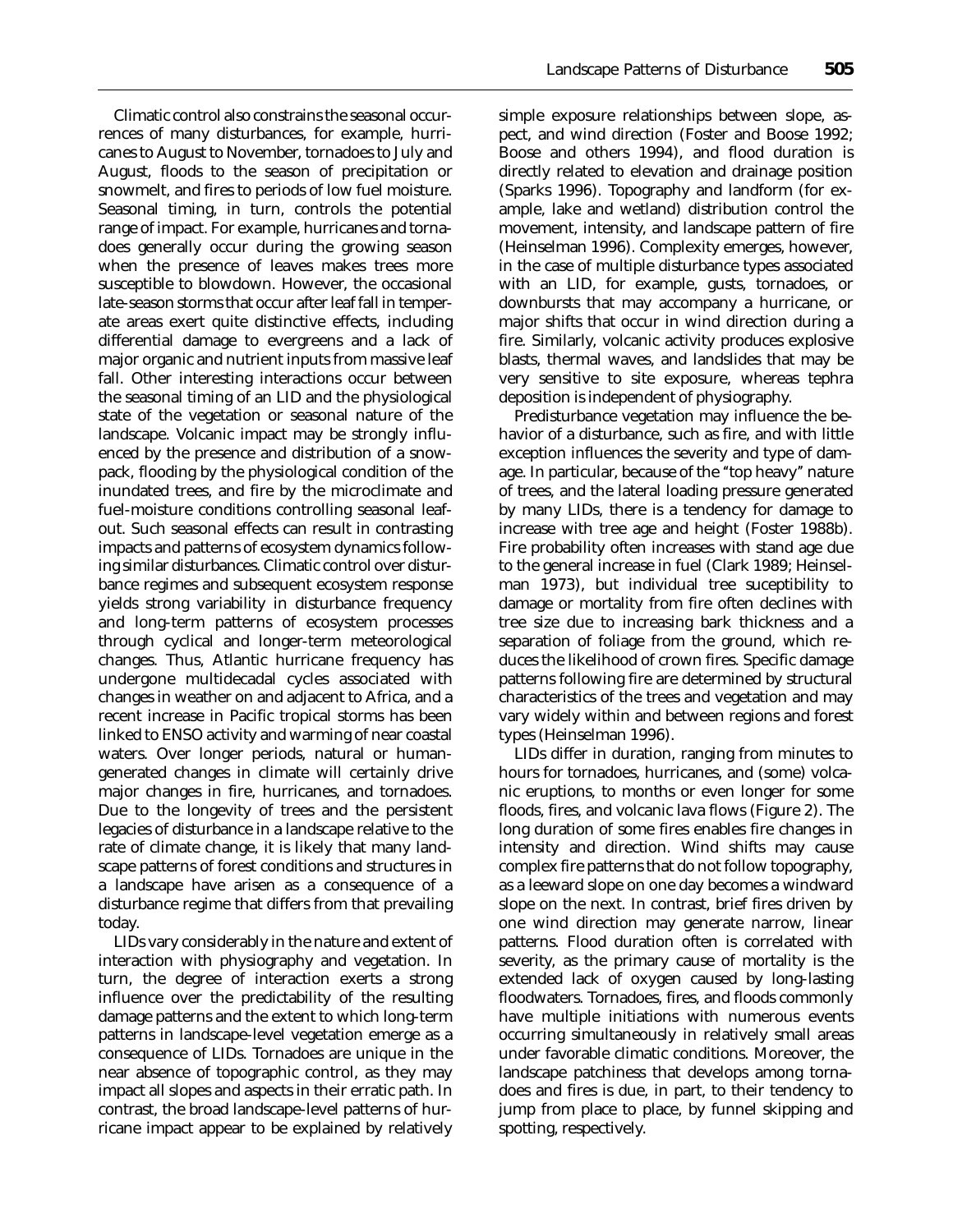

Figure 2. Comparison of the extent and duration of large infrequent disturbance by fire, flood, hurricane, tornado, and volcano.

Considerable variation exists in the area and pattern of damage resulting from different LIDs (Figure 1). In general, however, large disturbances do not create large homogeneous patches of damage. Rather, due to the aforementioned interplay of biological and physiographic factors and disturbance processes, the resulting damage tends to be heterogeneous in terms of internal patterns of mortality and landscape patterns of damage patches (Turner and Dale 1998). With the exception of tornadoes, undamaged patches are typically located within the perimeter of the disturbance, and there is a tendency for the overall pattern to be elongated in the direction of damage flow.

The number, size, and distribution of unaffected patches within a severe disturbance are of interest because of their potential impact on a variety of ecosystem characteristics. Intense tornadoes typically leave only severely impacted patches. Volcanoes, such as Mt. St. Helens, often leave few intact patches, mostly on the perimeter of the blast zone. Fires and hurricanes often leave large intact areas, as controlled by firebreaks and windbreaks and vegetation structure. In general, although hurricanes have the potential for impacting extremely large areas with severe damage, patches of intermediate damage and broad areas with scattered canopy gaps usually predominate within the damage area. The greatest number and extent of minimally disturbed patches revealed in our review was created by the 1993 floods on the Mississippi River in which

broad forest areas were only thinned by extended inundation.

## **BIOLOGICAL LEGACIES OF LARGE INFREQUENT DISTURBANCES**

Remnants of the previous forest ecosystem, that is, biological legacies, persist following a disturbance regardless of whether the event is large or small, frequent or infrequent (Franklin and Halpern 1989). For example, following fires, a large amount of unburned material remains, including seeds, large wood in the form of snags and coarse debris, and underground plant parts that often replace the aboveground biomass that was burned. Similarly, following hurricanes, tornadoes, and floods, most of the biomass remains in redistributed accumulations and is essential to the process of ecosystem recovery (Peterson and Pickett 1991; Cooper-Ellis and others forthcoming). Of the various disturbances, volcanic eruptions have the potential of leaving the least amount of residual material from the previous ecosystem. The intense force of the blast, and the large amount of earth that is either moved or covered with various kinds of ejecta, lead to a disturbance that is more severe than the hottest fire or the most intense windstorm. Of course, the effects diminish as distance from the volcano increases. Notably, whereas fires, windstorms, and floods move across the landscape according to the spread of heat, wind, and water, the force of volcanic eruptions is a combination of an intense pressure wave combined with scorching and the subsequent flowing of various earthen materials (including water if a large snowpack is present at the time).

The question remains whether or not LIDs lead to different legacies than smaller, frequent disturbances. Several factors must be considered. First, if the disturbance is frequent enough, then organisms comprising the ecosystem will be adapted to survive the disturbance and little change may occur. Examples would include fires that occurred at 1- to 5-year intervals in the native grasslands of North America and floods of decadal intervals. In both cases, changes in ecosystem structure and function are so minor that a disturbance is hardly indicated. Of the LIDs examined for this article, the 1993 floods on the Mississippi River appear to have had the least amount of damage and may be inappropriately included in the LID category, despite their severe effects on human structures. In contrast, the return interval of large fires, such as the 1988 Yellowstone fires, or major windstorms and volcanic eruptions, is sufficiently long and the impact is so great that they almost invariably lead to clear changes in ecosystem structure and function.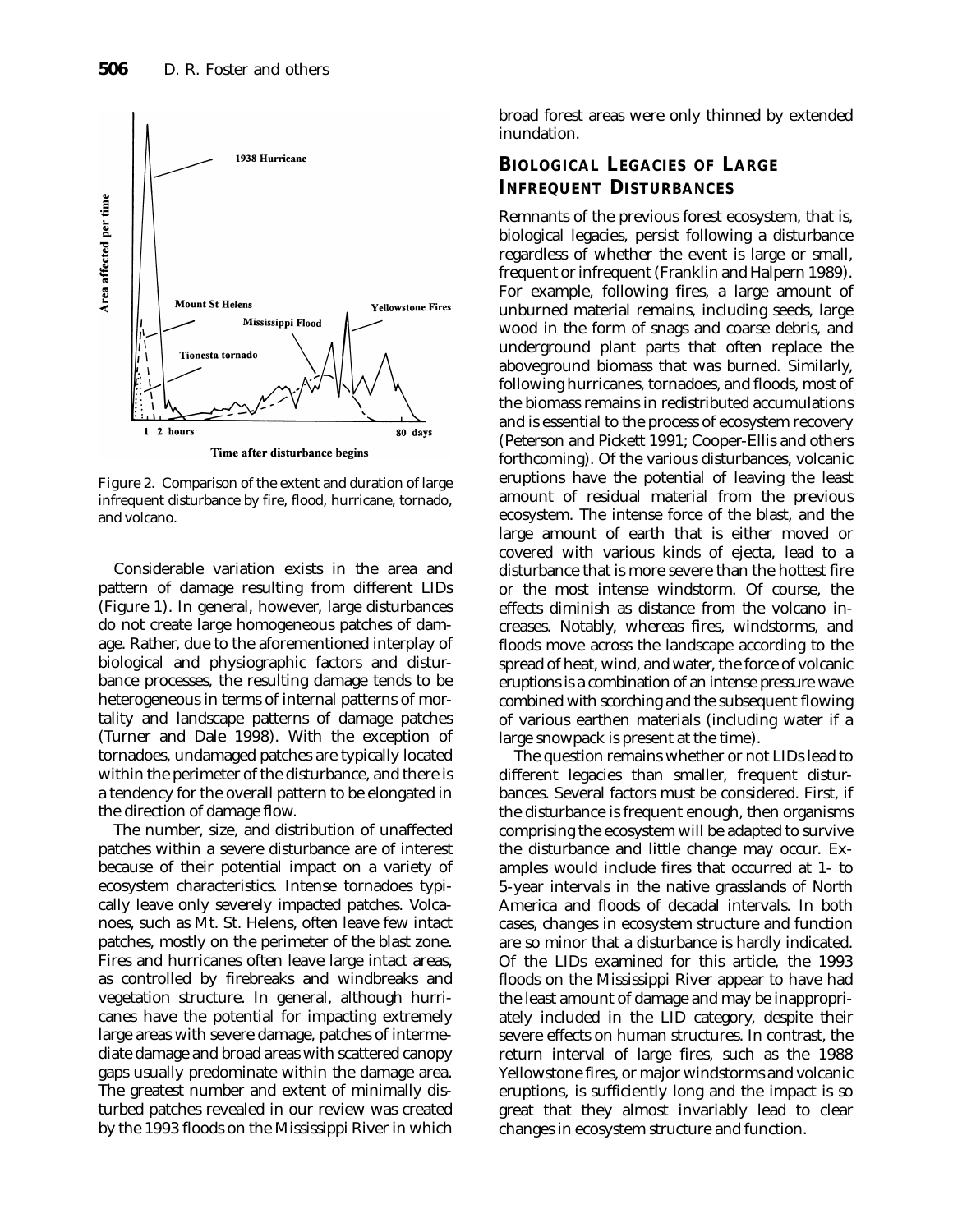| <b>LID</b><br><b>Characteristic</b>               | Mount St. Helens<br><b>Volcanic Eruption</b> | <b>Tionesta</b><br>Tornado | Yellowstone<br><b>Fires</b> | <b>Hurricane</b><br>1938 | <b>Mississippi</b><br><b>River Floods</b> |
|---------------------------------------------------|----------------------------------------------|----------------------------|-----------------------------|--------------------------|-------------------------------------------|
| Year of occurrence                                | 1980                                         | 1985                       | 1988                        | 1938                     | 1993                                      |
| Duration of event                                 | 12 h                                         | 1 h                        | 90 days                     | 8 h                      | $<$ 90 days                               |
| Time of year                                      | 18 May                                       | 31 May                     | May-October                 | September                | June-August                               |
| Overall shape <sup>a</sup>                        | Isodiametric, broad                          | Linear, narrow             | Broad                       | Linear, broad            | Linear, narrow                            |
| Edge transition                                   | <b>Diffuse</b>                               | Abrupt                     | <b>Diffuse</b>              | <b>Diffuse</b>           | <b>Diffuse</b>                            |
| Minimally affected patches<br><b>Distribution</b> | Distant from crater                          | <b>None</b>                | Throughout                  | Ridges; near edges       | Throughout                                |
| Severely affected area                            |                                              |                            |                             |                          |                                           |
| Proportion of trees killed                        | 100%                                         | 50%                        | 85%-100%                    | 50%                      | 65%-50%                                   |

| <b>Table 2.</b> Landscape Pattern Characteristics Resulting from Five Specific Large, Infrequent |  |  |  |
|--------------------------------------------------------------------------------------------------|--|--|--|
| Disturbances (LIDs)                                                                              |  |  |  |

*aShape varies with the different causes, for example, the explosive blast at Mount St. Helens led to a broad, isodiametric shape, while glowing avalanches and debris flows led to a more liner shape (see Figure 1).*

We have not identified the size that is required for a disturbance to be classified as an LID, but unlike the 1938 hurricane, the Yellowstone fires, the Tionesta tornado, or Mount St. Helens, some infrequent disturbances affect just a few hectares. The landscape pattern of legacies from small disturbances probably is of much less significance because no portion of the disturbed area is far removed from the adjacent, undisturbed portion of the ecosystem. The proximity of the undisturbed land leads to a comparatively rapid recovery. The shape of a disturbance is another landscape variable that seems especially important in determining the role of biological legacies and patterns of ecosystem recovery. If a large disturbance can be characterized as long, narrow, linear, or dendritic, as usually in the case with windstorms and floods (including volcanic debris flows some distance away from the blast zone), then ecosystem recovery will be comparatively rapid because, as with small disturbances, all portions of the disturbed area will be in close proximity to undisturbed remnants at the edges of the disturbance. Moreover, the amount of biological material remaining after windstorms and floods is larger than after fires and some volcanic eruptions, where combustion occurs.

Slower rates of recovery can be expected if the shape of a disturbance is both large and circular, as occurs following volcanic eruptions and some fires. Circular or oval disturbances seem to result from either an extraordinarily intense force, such as an isodiametric volcanic blast, or a disturbance of long duration, such as fires in western coniferous forests where the flames often burn first in one direction and then another as the wind shifts. Two other factors that surely contribute to oval-shaped burns are extreme fuel flammability and the multiple

ignitions that occur during unusually dry years, such as in 1988 in the Yellowstone areas.

In a large disturbed area, the degree of patchiness is a factor influencing ecosystem recovery. Patchiness within the disturbed area probably increases as the severity of the disturbance declines or as topographic diversity increases. Long-lasting fires will burn some days with great intensity, leaving few patches as a legacy, but will burn more slowly on other days or during the night (because of cooler temperatures or less intense wind). The result is that even fires that are perceived as highly dangerous and severe will leave unburned patches. Such patchiness is less likely to develop during a volcanic eruption, as the heat and intensity of the blast destroys much of the ecosystem regardless of topographic position, except on the fringes of the blast zone. For both fires and volcanic eruptions that create broad disturbance patterns, patches that remain can be considered as part of the biological legacy that contributes to the rate of ecosystem recovery. The critical variable may not be the size of a disturbance, but rather the mean distance of a series of random points within a disturbed area to an undisturbed patch. Such patches can be expected to amplify greatly the other forms of biological legacy that inevitably remain (Table 2).

## **ENDURING IMPRINTS OF LIDS ON FOREST ECOSYSTEMS**

Over extended periods encompassing many episodes of disturbance, landscape-level patterns of disturbance susceptibility, controlled by the interaction of the disturbance, physiography, and biota, may lead to long-lasting patterns of species and ecosystem distribution that represent enduring im-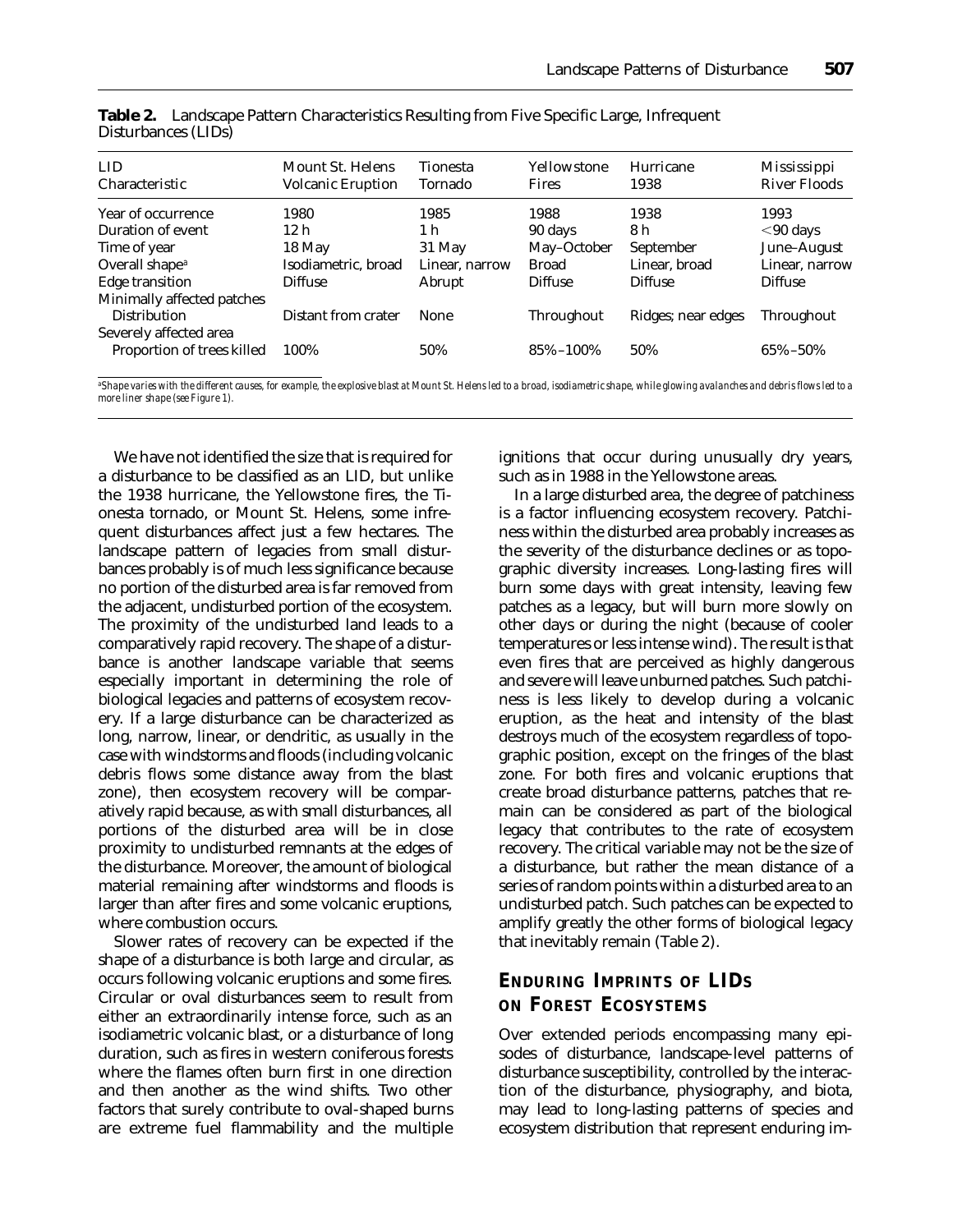prints of disturbance (Whitmore 1974; Foster and others 1999). This long-term landscape consequence of disturbance regimes has not been investigated extensively but may be a common effect of some LIDs due to their size and predictable distributions at a landscape scale (Smith 1946; Swanson and others 1988; Foster and Boose 1994). For fire, directionality of prevailing winds during the droughty fire season and the distribution of physiographic firebreaks may lead to a well-developed landscape pattern of frequency and intensity. Over repeated episodes, the landscape variation in disturbance regime may control forest distribution (Heinselman 1973), organic matter accumulation and wetland development (Foster 1983), and soil and ecosystem processes (Goodlett 1956; Viereck and others 1983) that in turn may have important feedbacks to the disturbance process (Grimm 1984; Foster and King 1986). In regions prone to catastrophic wind events, it has been suggested that persistent landscape-scale variation in site susceptibility may lead to important spatial variation in the frequency and intensity of damaging winds that over long periods may control canopy structure (Webb 1958; Lugo 1983), the distribution of understory plants (A. Sabato, personal communication), the spatial pattern and characteristics of successional and old-growth forests (Boose and others 1994), and primary production, hydrology, and nutrient retention (Swanson and others 1988; Scatena and others 1997). In all cases, these effects are not the consequence of individual events or sudden changes but the legacies of long-term predictability in the landscape distribution of a LID that has led to multiple outcomes and repeated patterns on similar sites.

#### ACKNOWLEDGMENTS

The development of the ideas in this report benefited greatly from the input of all members of the LIDs workshop held at the National Center of Ecological Analysis and Synthesis and supported by the National Science Foundation. Helpful comments were provided by M. Turner, V. Dale, M. Tegner, W. Baker, P. Harcombe, T. Veblen, C. Canhan, and members of the Harvard Forest ecology group. Additional support was provided by the A. W. Mellon Foundation and Harvard Forest Long Term Ecological Research program (NSF-BSR-9411764).

#### REFERENCES

Agee JK. 1993. Fire ecology of Pacific Northwest forests. Washington (DC): Island.

- Anthes RA. 1982. Tropical cyclones: their evolution, structure and effects. American Meteorological Society, Boston: Meteorological Monographs 19.
- Arno SF, Reinhardt ED, Scott JH. 1993. Forest structure and landscape patterns in the subalpine lodgepole pine type: a procedure for quantifying past and present conditions. Washington (DC): USDA Forest Service Intermountain Research Station; General Technical Report INT-924.
- Baker VR, Kochel RC, Patton PC, editors. 1988. Flood geomorphology. New York: Wiley.
- Bluestein HB. 1996. Tornadoes. In: Schneider SH, editor. Encyclopedia of climate and weather. Oxford: Oxford University Press, p 764–8.
- Boose ER, Foster DR, Fluet M. 1994. Hurricane impacts to tropical and temperate forest landscapes. Ecol Monogr 64:369– 400.
- Bormann H, Likens G. 1979. Pattern and process of a forest ecosystem. New York: Springer-Verlag.
- Bornette G, Amoros C. 1997. Disturbance regimes and vegetation dynamics: role of floods in riverine wetlands. J Vegetation Sci 7:615–22.
- Bowden R, Castro MC, Melillo JM, Steudler PA, Aber JD. 1993. Fluxes of greenhouse gases between soils and the atmosphere in a temperate forest following a simulated hurricane blowdown. Biogeochemistry 21:61–71.
- Carlton GC, Bazzaz F. 1998. Resource congruence and forest regeneration following an experimental hurricane blowdown. Ecology 79:1305–19.
- Christensen NL, Agee JK, Brussard PF, Hughes J, Knight DH, Minshall GW, Peek JM, Swanson FJ, Thomas JW, Wells S, Williams S, Wright HA. 1989. Interpreting the Yellowstone fires of 1988. BioScience 39:678–86.
- Clark JS. 1989. Ecological disturbance as a renewal process: theory and application to fire history. Oikos 56:17–30.
- Cooper-Ellis S, Foster D, Carlton G, Lezberg A. Forest response and reorganization following experimental hurricane. Ecology. Forthcoming.
- Covich A, Crowl TA, Johnson SL, Pyron M. 1997. Distribution and abundance of tropical freshwater shrimp along a stream corridor: response to disturbance. Biotropica 28:484–92.
- Dunn CP, Guntenspargen GR, Droney JR. 1983. Catastropic wind disturbance in an old-growth hemlock–hardwood forest, Wisconsin. Can J Bot 61:211–7.
- Dunn GE, Miller BI. 1964. Atlantic hurricanes. Rev. ed. Baton Rouge: Louisiana State University Press.
- Foster DR. 1983. The history and pattern of fire in the boreal forest of southeastern Labrador. Can J Bot 61:2459–71.
- Foster DR. 1988a. Disturbance history, community organization and vegetation dynamics of the old-growth Pisgah Forest, southwestern New Hampshire, USA. J Ecol 76:105–34.
- Foster DR. 1988b. Species and stand response to catastrophic wind in central New England, USA. J Ecol 76:135–51.
- Foster DR, Aber J, Bowden R, Melillo J, Bazzaz F. 1997. Temperate forest response to catastrophic disturbance and chronic stress. BioScience 47:437–45.
- Foster DR, Boose ER. 1992. Patterns of forest damage resulting from catastrophic wind in central New England, USA. J Ecol 80:79–98.
- Foster DR, Boose ER. 1994. Hurricane disturbance regimes in temperate and tropical forest ecosystems. In: Coutts M, editor. Wind effects on trees, forests and landscapes. New York: Cambridge University Press. p 305–39.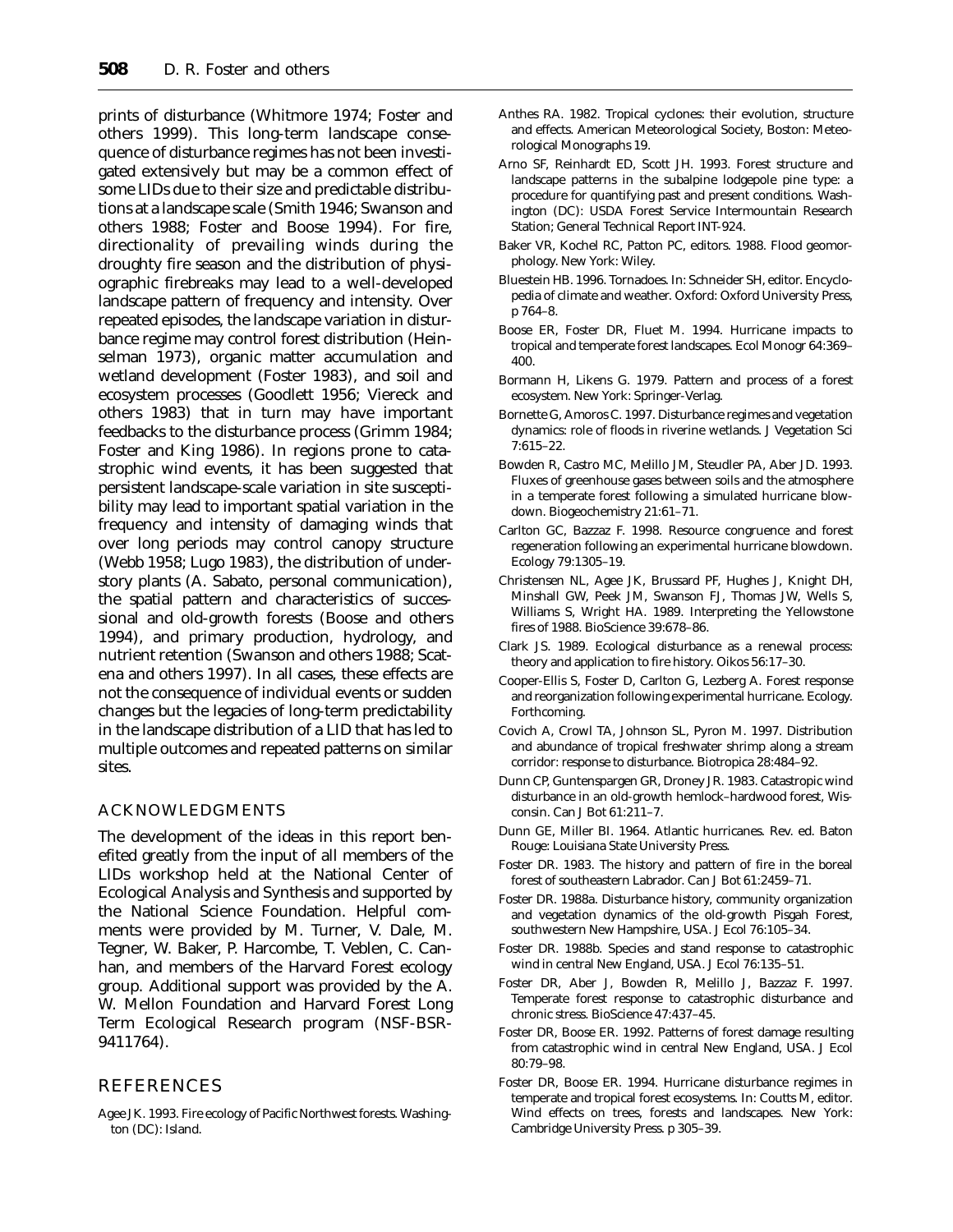- Foster DR, Fluet M, Boose ER. 1999. Natural or human disturbance: landscape dynamics of the tropical forests of Puerto Rico. Ecol Appl. Forthcoming.
- Foster DR, King GA. 1986. Vegetation pattern and diversity in S.E. Labrador, Canada: *Betula papyrifera* (birch) forest development in relation to fire history and physiography. J Ecol 74:465–83.
- Frank WM. 1977. The structure and energetics of the tropical cyclone. I. Storm structure. Mon Weather Rev 105:119–35.
- Franklin JF, Halpern CB. 1989. Influence of biological legacies on succession. In: Ferguson DE, Morgan P, Johnson FD, editors. Proceedings: land classifications based on vegetation—applications for resource management. Washington (DC): USDA Forest Service, Intermountain Research Station. p 54–5.
- Franklin JF, MacMahon JA, Swanson FJ, Sedell JR. 1985. Ecosystem responses to the eruption of Mount St. Helens. Nat Geogr Res 1:198–216.
- Fujita TT. 1971. Proposed characterization of tornadoes and hurricanes by area and intensity. Chicago: Department of Geophysical Sciences, University of Chicago; Satellite and Mesometeorology Research Project Paper 91.
- Fujita TT. 1987. U. S. Tornadoes: part one—70-year statistics. Chicago: University of Chicago Satellite and Mesometeorology Research Project.
- Gara RT, Little WR, Agee JK, Geiszler DR, Stuart JD, Driver CH. 1984. Influence of fire, fungi and mountain pine beetles on development of a lodgepole pine forest in south-central Oregon. In: Lodgepole pine: the species and management. p 35–7.
- Goodlett JC. 1956. Vegetation and surficial geology. In: Surficial geology and geomorphology of Pottern County, Pennsylvania.
- Gray WM. 1990. Strong association between West African rainfall and US landfall of intense hurricanes. Science 249: 1251–6.
- Grazulis TP. 1993. Significant tornadoes, 1680–1991. St. Johnsbury (VT): Environmental Films.
- Grimm EC. 1984. Fire and other factors controlling the Big Woods vegetation of Minnesota in the mid-nineteenth century. Ecol Monogr 54:291–311.
- Harmon ME, Franklin JF, Swanson FJ, Sollins P, Gregory SV, Lattin JD, Anderson NH, Cline SP, Aumen NG, Sedell JR, Linekaemper GW, Cromack K Jr, Cummins KW. 1986. Ecology of coarse woody debris in temperate ecosystems. In: Mac-Fadyen A, Ford ED, editors. Advances in ecological research. Orlando (FL): Academic. p 133–302.
- Heinselman ML. 1973. Fire in the virgin forests of the Boundary Waters Canoe Area, Minnesota. Quat Res (NY) 3:329–82.
- Heinselman ML. 1996. The boundary waters wilderness ecosystem. Minneapolis: University of Minnesota Press.
- Hemstrom MA, Franklin JF. 1982. Fire and other disturbances of the forests in Mount Rainier National Park. Quat Res (NY) 18:32–51.
- Knight D. 1987. Parasites, lightning, and the vegetation mosaic in wilderness landscapes. In: Turner MG, editor. Landscape heterogeneity and disturbance. New York: Springer-Verlag. p 59–83.
- Lugo A. 1983. Ecological aspects of catastrophes in Caribbean Islands. Acta Cient 2:24–31.
- Lugo AE, Scatena FN. 1989. Ecosystem properties of the Luquillo Forest of Puerto Rico. In: Proceedings of the ITF 50th anniversary symposium.
- Lynch JF. 1991. Effects of Hurricane Gilbert on birds in a dry tropical forest in the Yucatan Peninsula. Biotropica 23:488–96.
- Melanson GP, Butler DR. 1984. Avalanche paths as fuel breaks: implications for fire management. J Environ Manage 19: 229–38.
- Motzkin G, Foster D, Allen A, Harrod J, Boone R. 1996. Controlling site to evaluate history: vegetation patterns of a New England sand plain. Ecol Monogr 66:345–65.
- Naka K. 1982. Community dynamics of evergreen broadleaf forests in southwestern Japan. 1. Wind damaged trees and canopy gaps in an evergreen oak forest. Bot Mag Tokyo 95:385–99.
- Paine RT, Tegner MJ, Johnson EA. 1998. Compounded perturbations yield ecological surprises. Ecosystems 1:535–545.
- Patterson WA, Foster DR. 1990. "Tabernacle Pines": the rest of the story. J For 89:23–5.
- Peterken GF. 1997. Natural woodland: ecology and conservation in northern temperate regions. New York: Cambridge University Press.
- Peterson CJ, Pickett STA. 1991. Treefall and resprouting following catastrophic windthrow in an old-growth, hemlock– hardwood forest. For Ecol Manage 42:205–17.
- Peterson CJ, Pickett STA. 1995. Forest reorganization: a case study in an old-growth forest catastrophic blowdown. Ecology 76:763–74.
- Rogers P. 1996. Disturbance ecology and forest management: a review of the literature. Washington (DC): USDA Forest Service General Technical Report INT-GTR-336.
- Scatena F, Larsen M. 1991. Physical aspects of Hurricane Hugo in Puerto Rico. Biotropica 23:317–23.
- Scatena FN, Maya S, Estrada C, Chinea J. 1997. The first five years in the reorganization of aboveground biomass and nutrient use following Hurricane Hugo in the Bisley Experimental Watersheds, Luquillo Experimental Forest, Puerto Rico. Biotropica 28:424–41.
- Shaw WB. 1983. Tropical cyclones: determinants of pattern and structure in New Zealand's indigenous forests. Pac Sci 37: 405–14.
- Simpson RH, Riehl H. 1981. The hurricane and its impact. Baton Rouge: Louisiana State University Press.
- Smith DM. 1946. Storm damage in New England forests [MS thesis]. New Haven: Yale University. 173 pp.
- Sparks RE. 1996. Ecosystem effects: positive and negative outcomes. In: Changnon SA, editor. The great flood of 1993. (CO): Westview. p 132–62.
- Stephens EP. 1956. The uprooting of trees: a forest process. Soil Science Society proceedings. p 113–6.
- Swanson FJ. 1981. Fire and geomorphic processes. In: Mooney HA, editor. Proceedings of the conference on fire regimes and ecosystems. Washington (DC): USDA General Technical Report.
- Swanson FJ, Franklin JF, Sedell JR. 1990. Landscape patterns, disturbance, and management in the Pacific Northwest, USA. In: Zonneveld IS, Forman RTT, editors. Trends in landscape ecology. New York: Springer-Verlag. p 191–213.
- Swanson FJ, Kratz TK, Caine N, Woodmansee RG. 1988. Landform effects on ecosystem patterns and processes. BioScience 38:92–8.
- Turner MG, Dale VH. 1998. Comparing large, infrequent disturbances: what have we learned? Ecosystems 1:493–496.
- Veblen TT, Kitzberger T, Lava A. 1992. Disturbance and forest dynamics along a transect from Andean rain forest to Patagonian shrubland. J Veg Sci 8:507–20.